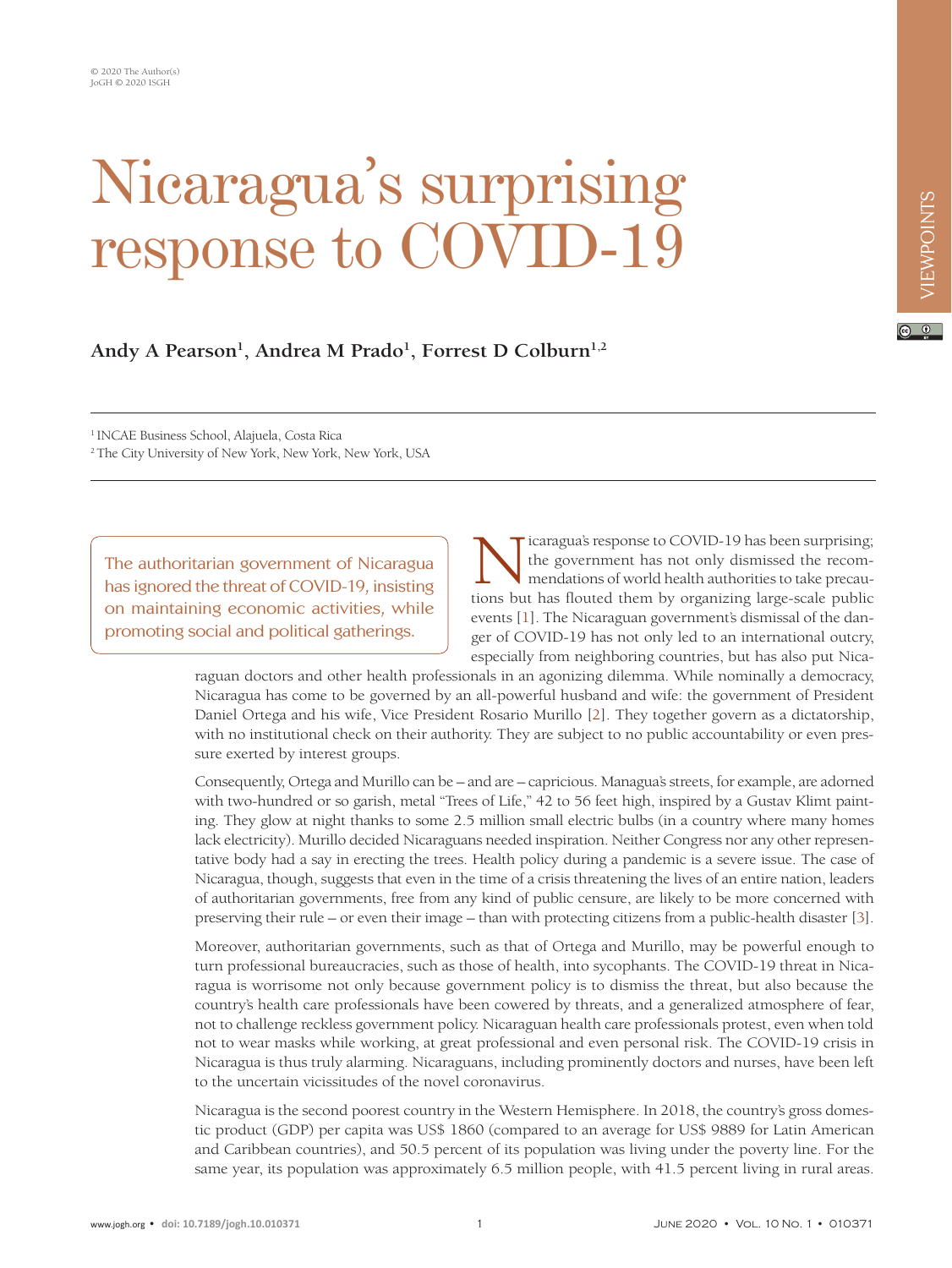Nicaragua's COVID-19 strategy is dictated by narrow political calculations, brushing aside the risk of endangering the health of Nicaraguans and fellow Central Americans.

Managua, the nation's capital, housed one-fourth of Nicaragua's population. According to the 2019 Social Progress Index (based on multiple indicators showing several social metrics, such as health care and basic medical attention), Nicaragua ranked 103th among 149 countries, with a score of 58.97/100. Government health expenditure in 2017 was five percent of its GDP, distributed among three public insti-

tutions: the Ministry of Health, the Nicaraguan Social Security Institute, and the Defense Ministry. In terms of infrastructure to face this pandemic, Nicaragua has 0.9 hospital beds per 1000 inhabitants (compared to 2.2 for Latin America and the Caribbean at large) and an estimated stock of 160 ventilators, of which 80 percent are currently in use [\[4\]](#page-4-3). Given the country's poverty, scarce resources must be judiciously employed – and so government policies are all-important.

As of May 5, the Nicaraguan Ministry of Health reported 15 COVID-19 confirmed cases, 16 suspected cases, and five deaths. Nevertheless, it is not clear how many tests per day have carried out since the first case was reported on March 19. The Nicaraguan Health Ministry forecasts 32500 COVID-19 cases, of which 25 percent would be severe or critical, and that 813 people would die between March and August 2020 [\[5\]](#page-4-4). According to the Ministry of Health's epidemiological bulletin, acute respiratory infections and pneumonia cases for week 18 of 2020 decreased 15.6 percent and 20.7 percent, respectively, compared to the same week of 2019. Pneumonia deaths also decreased from 146 in 2019 to 86 in 2020 [\[6\]](#page-4-5). Thus, the situation publicly appeared to be under control by May 7, even though, as different countries around the world have seen, the COVID-19 case curve may grow exponentially at any moment.

However, different groups are raising questions regarding official reports on COVID-19 cases in Nicaragua. Given the opacity of the official data, the Citizen Observatory for COVID-19, a multidisciplinary group of self-organized Nicaraguans, monitors suspected cases and registers irregularities in the health system based on citizen reports. The group makes an unofficial and unconfirmed count of the suspected cases of COVID-19. As of May 4, they recorded 601 suspected cases of COVID-19 across the country [\[7](#page-4-6)]. The Nicaraguan press reported almost 90 COVID-19 patients, 14 of those cases requiring a ventilator, in the most critical public hospital of Nicaragua. Also, the Nicaraguan Medical Union stated that in the country, there are more than 40 cases of COVID-19 infections in medical personnel.

Moreover, the government has restricted actions by nongovernmental and religious groups to provide health support to the population. For instance, the Diocese of Matagalpa was not allowed to operate a call center and provide free COVID-19 related advice to community members. Restrictions to civil society institutions limit the ability to identify potential COVID-19 cases and to report to national and international observers. The motivation for controlling information is perceived to be for political reasons. As one Nicaraguan doctor says, "When the government controls information about the virus, it does so to calm fears among Nicaraguans that they are at risk" (personal communication, April 29, 2020). The doctor reports, too, that he is constrained: "If I want to keep my position [as a doctor], I must do what the government says." Another doctor, one working in a rural part of the country, suggests that in the countryside there are even more constraints for health professionals than those faced in urban areas; she reports, "If I tell someone they should stay indoors I am considered to be part of the political opposition" (personal communication, April 29, 2020). She and other health professionals, feel intimidated. There is no public discussion in Nicaragua of how the country should respond to the pandemic; the country's response is decided by Ortega and Murillo, and seemingly based on what serves their desire to retain absolute political control of the country.

#### REAPPEARING TO REWRITE HISTORY

President Ortega disappeared from public sight for 34 consecutive days once the COVID-19 crisis started in Nicaragua, leaving Vice President Murillo in command. He reappeared on April 15, delivering a broadcasted speech from a room with ten cabinet members, including the Vice President and the Minister of Health [\[8](#page-4-7)]. Ortega stated that Nicaragua was complying with the measures that the international health organizations recommended for coping with COVID-19. He claimed that health professionals went house-to-house, educating families on how to protect themselves from the virus. Ortega congratulated different public institutions (eg, Ministry of Health, police, and military forces) for holding back the spread of the COVID-19 cases in the country. Nicaragua was, he asserted, the country in Central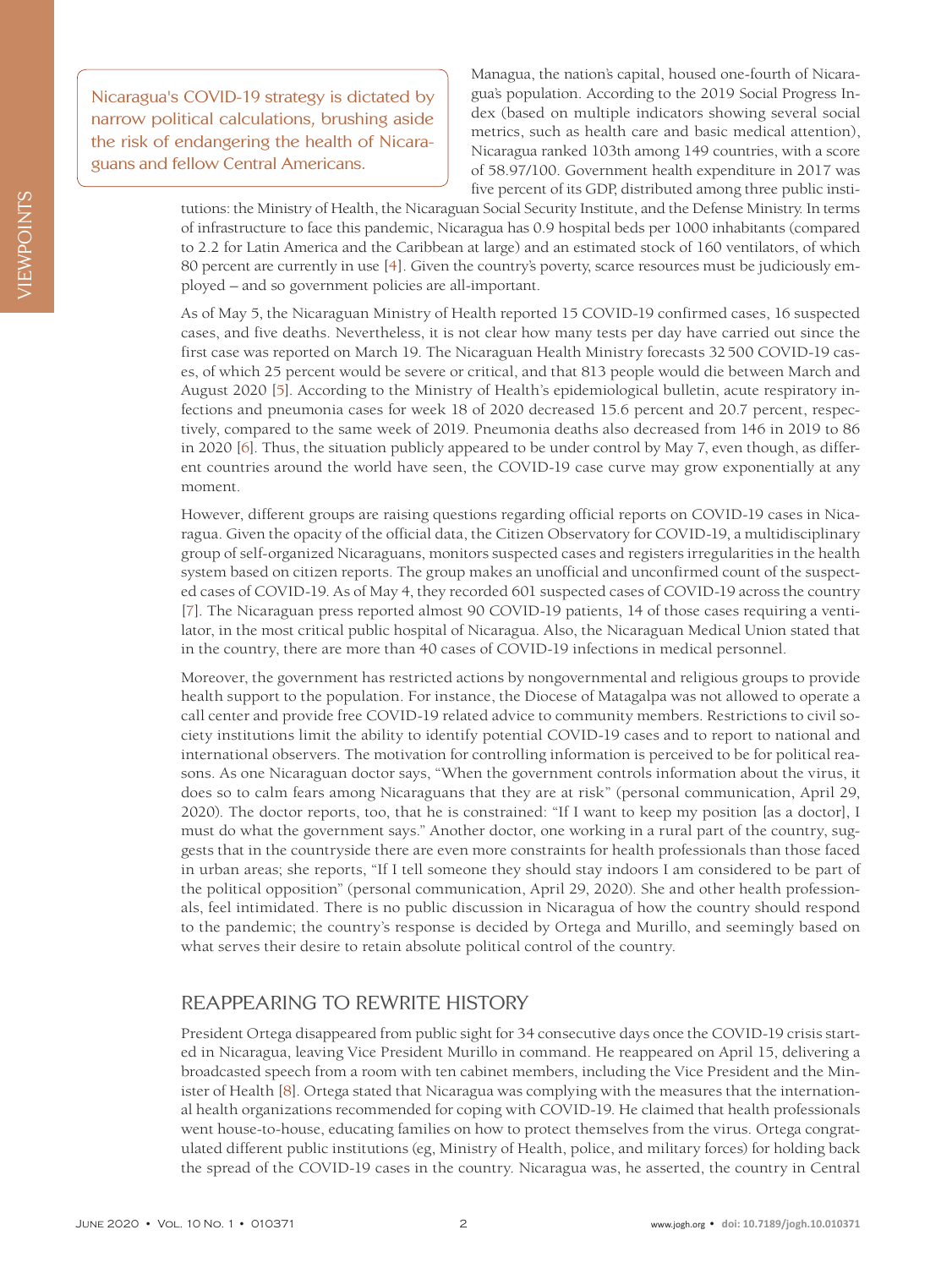

Photo: Nicaragua is the second poorest country in the Americas, posing a challenge to health care. (Photograph by Celeste González, Haciendo la Reforma, Carazo, Nicaragua, 1984; used with permission).

America with the lowest number of officially reported COVID-19 cases.

Ortega addressed the economic dimension of the crisis in his speech and used it to explain why the country is not in lockdown. Nicaragua has been in a political and economic crisis since April 2018, when the government proposed reforms of the pension system and citizens rebelled, first against the reforms and then against continued rule by Ortega and Murillo. In addition to multiple human rights violations reported in Nicaragua since the conflict started, the country's economy showed a 4.0 and 3.9 percent decrease in its GDP in 2018 and 2019, respectively [\[9](#page-4-8)]. Ortega justified the absence of quarantine by publicly stating, "We have not stopped working because if we stop working, the country dies, and if

the country dies, the people die" [\[8](#page-4-7)]. According to the World Bank's revised economic forecast for 2020 – including the COVID-19 effects – Nicaragua will face its third consecutive year of economic recession with a 4.3 percent decrease in its GDP, badly hurting an economy that is already significantly weak. Ortega and Murillo understand that economic contractions easily lead to demands for political change.

In a bid to deflect attention to Nicaragua, President Ortega criticized how wealthy countries and multilateral organizations have dealt with the pandemic. He asserted that God was sending a message to developed countries – like the United States – to invest more in hospitals and health centers, rather than in arms and bombs. He also demanded the ethical and moral renovation of international organizations like the United Nations [\[8\]](#page-4-7). The only reference regarding neighboring countries was an incident regarding a pregnant Nicaraguan teenager who illegally crossed the border into Costa Rica (she was tested for CO-VID-19, but the results were negative). Nevertheless, the health and economic crises that one might anticipate in Nicaragua are likely to increase migration to other Central American countries. This migration, though, is not a political threat to Ortega and Murillo.

### BEYOND NICARAGUAN BORDERS: COMPARISONS AND SPILLOVER **EFFECTS**

Most countries around the world are following the recommendations of international health organizations, but there are exceptions. As in Nicaragua, Sweden has followed a controversial strategy to face COVID-19. Comparing their approach, both countries decided to keep their economies open, but in the case of Sweden, the government closed all activities related to the educational sector and banned large gatherings. The Nicaraguan government, instead, kept schools and universities open – only closing them for two weeks due to Easter celebrations – and promoted cultural events across the country. Just as importantly, Sweden has an explicit health policy – herd immunity. Sweden's ambassador to the US has stated as much in an interview given on April 26: "The country's controversial strategy of pursuing 'herd immunity' – and not locking down the country – is bearing success, with the capital Stockholm on course to reach herd immunity in the next few weeks" [[10](#page-4-9)]. Nothing Ortega or Murillo have said, though, suggests that they are shaping Nicaragua's response to the pandemic based on a desire to build herd immunity. Instead, their public utterances suggest the same determination to maintain political support for their regime as led Ortega and Murillo to repress savagely protests against their rule in 2018 and 2019, even to the point of using snipers to assassinate unarmed student protestors [[11\]](#page-4-10).

Moreover, Sweden and Nicaragua are unevenly equipped to face the outcomes of forgoing a quarantine. For example, the Social Progress Index ranks Sweden in the  $11<sup>th</sup>$  place in Health and Wellness, and Nicaragua in the 47th place. According to the World Bank database, the number of hospital beds per 1000 people in 2013 was 2.6 and 0.9 for Sweden and Nicaragua, respectively [\[12\]](#page-4-11). In March 2020, the Nica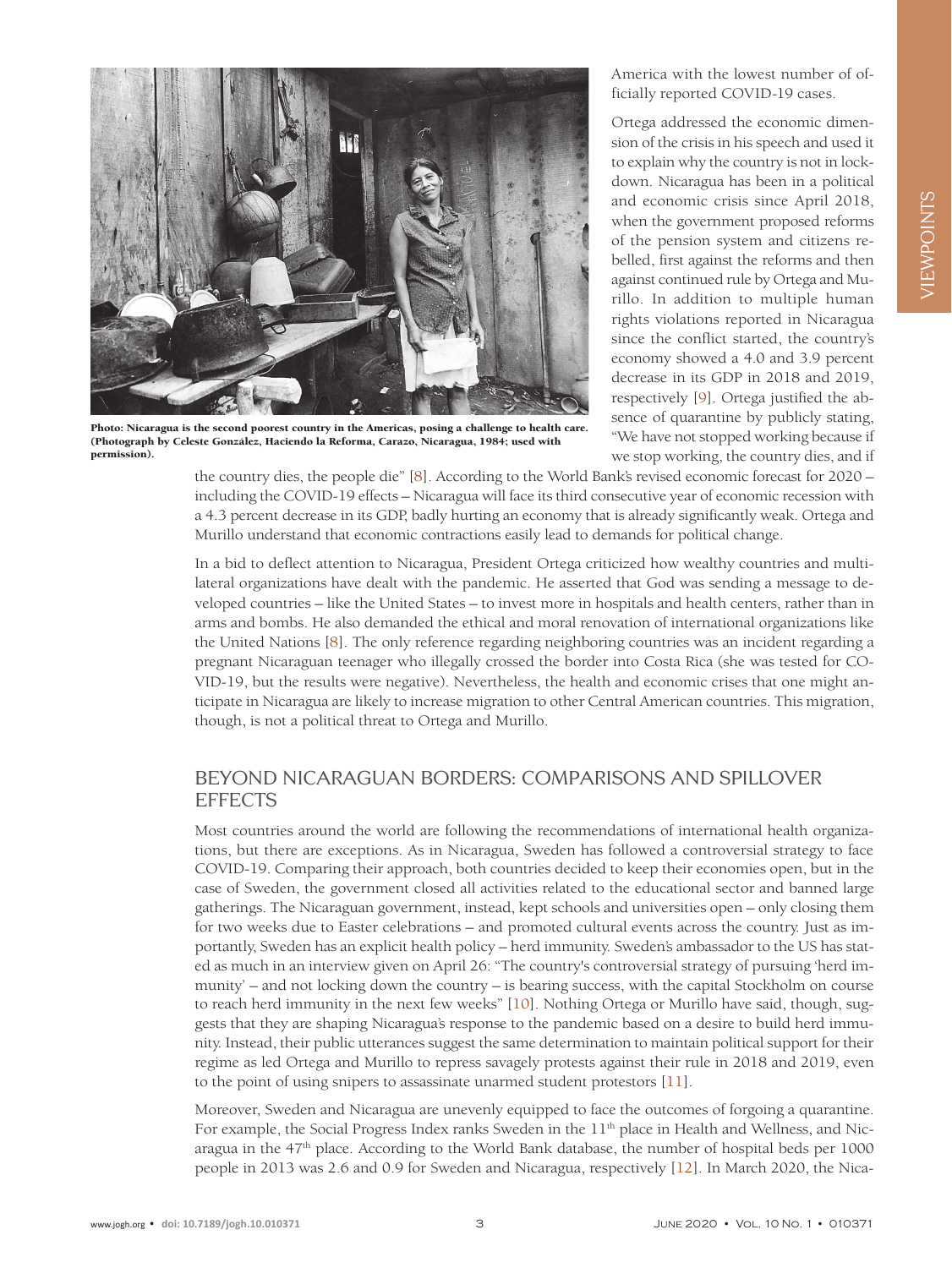Confirmed COVID-19 cases and deaths data from Sweden and Nicaragua also differ. As of May 7, 2020, Sweden is experiencing higher numbers of COVID-19 cases (24623) and deaths (3040) in comparison with neighboring countries such as Norway (8015 cases and 217 deaths) and Denmark (10083 cases and 514 deaths) [[13](#page-4-12)]. The difference in the number of cases could be expected, considering that the population in Sweden (10.2 million) almost doubles that one of Norway (5.3 million) and Denmark (5.8 million). However, the number of deaths shows a disproportionate difference with mortality rates of 12.3, 2.7, and 5.1 percent for Sweden, Norway, and Denmark, respectively. Nicaragua, on the other hand, is reporting lower numbers of COVID-19 cases (15) and deaths (five) in comparison with neighboring countries such as Costa Rica (765 cases and six deaths) and Honduras (1461 cases and 99 deaths). Population sizes and mortality rates also vary within these three countries. With populations of 6.5 million in Nicaragua, 5.0 in Costa Rica, and 9.6 in Honduras, the corresponding mortality rates are 33.3, .78, and 6.77 percent. It is clear from these figures that Nicaragua has a disproportionately high mortality rate (according to official statistics). The fear, including among Nicaraguan health professionals, is 2-fold: 1) that official statistics are grossly manipulated for political reasons, and 2) that mortality might sharply increase because Ortega and Murillo refuse to recognize the seriousness of the crisis.

Nicaragua's COVID-19 strategy is likely to have health and social consequences for neighboring countries, particularly for Costa Rica, which traditionally receives a high annual influx of economic migrants from Nicaragua. For instance, during the 2018 Nicaraguan political crisis, Costa Rica received 23138 asylum applications, compared to 67 requests in 2017 [[14\]](#page-4-13). According to the 2011 Costa Rican Census, 287766 Nicaraguan immigrants were residing in the country, representing 76.4 percent of the total of international inhabitants [\[15\]](#page-4-14). Thus, whatever happens in Nicaragua prompts migration to Costa Rica. Knowledge among Nicaraguans that Costa Rica has one of the most robust health care systems in the Americas is likely to contribute further to migration stimulated by the pandemic.

While Nicaragua is all but ignoring the pandemic, Costa Rica is promoting social distancing and limiting activity in non-essential economic sectors such as tourism, culture, and education. Costa Rica's president, Carlos Alvarado, is taking the COVID-19 threat seriously. The stark difference between the approaches to COVID-19 between Costa Rica and Nicaragua led Costa Rican authorities to strengthen the vigilance at the northern border, anticipating an increase in the number of illegal immigrants. On March 19, Costa Rica closed all the borders for foreigners (the first COVID-19 case in Costa Rica was confirmed on March 6). By April 12, Costa Rican police patrols had stopped at least 5000 immigrants at the border. Still, Costa Rica installed a field hospital at the border to expand its capacity to serve Nicaraguans, who might cross the border and require health services.

Nicaragua's dismissive strategy towards COVID-19 is also worrisome to El Salvador and Honduras. Nicaragua's northern neighbors, El Salvador and Honduras are worried about Nicaragua's disregard for the threat posed by the pandemic, concerned that sooner or later, the highly infectious disease will be spread by Nicaraguans crossing their porous borders. In both El Salvador and Honduras, borders have been closed, and the population has been directed to quarantine itself. These two developing countries thus have followed, in contrast to Nicaragua, the recommendations of the Pan American Health Organization (PAHO). Besides, in both countries, the medical profession has a voice in shaping public policies for addressing COVID-19. Still, there are worries that the presidents of both countries seek to exploit the crisis for political gain. A doctor in El Salvador states, "President Nayib Bukele is utilizing the COVID-19 crisis to increase his power and to be more authoritarian in running the country" (personal communication, April 28, 2020). The president of Honduras, Juan Orlando Hernández, is unpopular and is judged to be using curfews to quell public protests. A doctor in Honduras worries, too, that even in an emergency threatening public health, essential medical supplies can be fodder for corruption (personal communication, April 30, 2020). Politics is not everything in the developing countries of Central America, but it never seems very far from the surface. A simple comparison of four of the five countries of Central America (leaving out Guatemala), suggests the better the country is governed, the more rational, and coherent, is its response to the COVID-19 threat, with Costa Rica being at one end of the spectrum, and Nicaragua at the other end of the spectrum (with El Salvador and Honduras in the middle). This outcome is not surprising, but economic development in the region overlaps this political spectrum: Nicaragua is the poorest country in Central America and so the least able to afford an irrational strategy for managing the COVID-19.

The small countries of Central America have fragile economies. With the notable exception of Costa Rica, countries are weak, and even in the best of times, struggle to provide adequate health care. The poorest